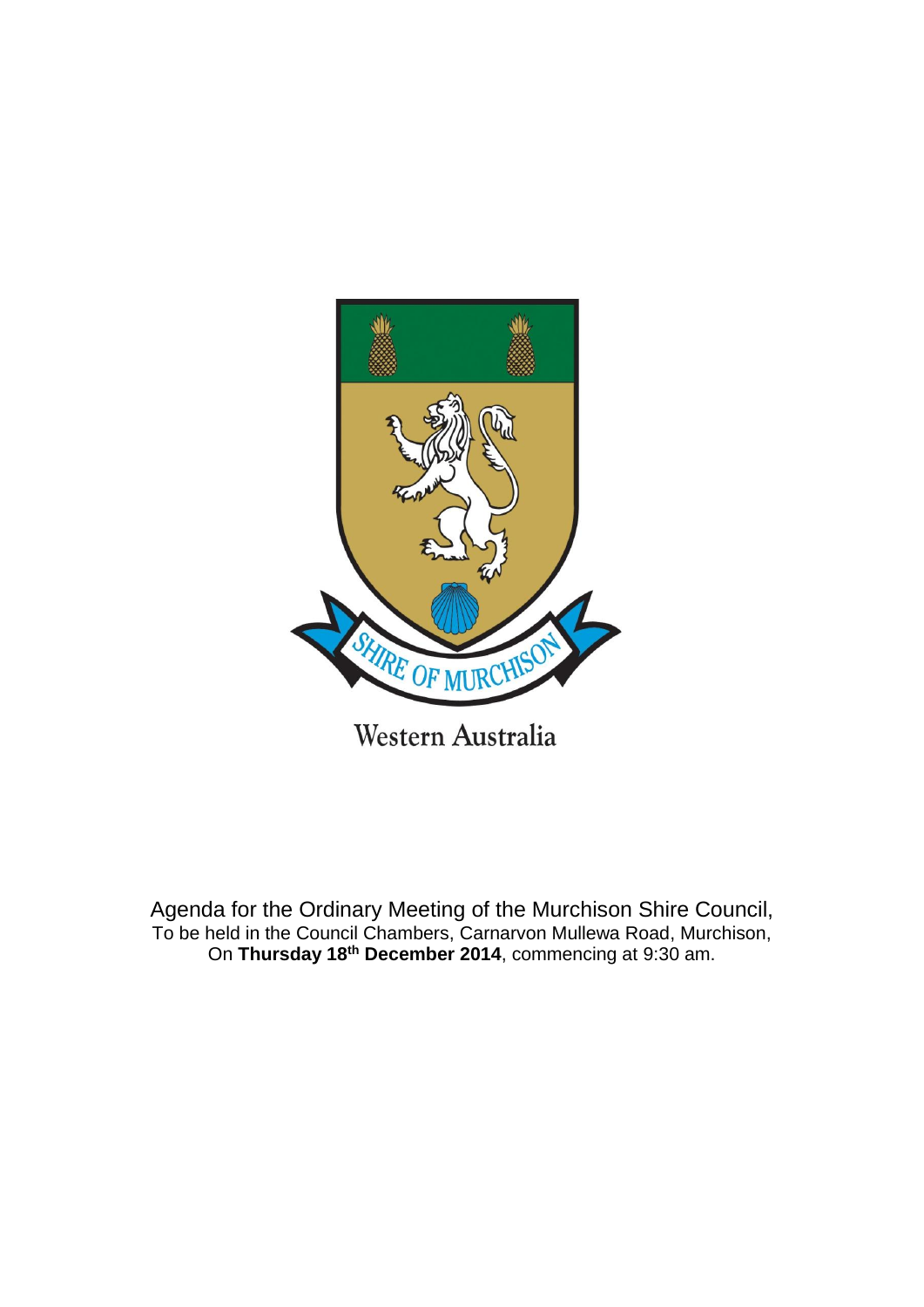| 1.              | DECLARATION OF OPENING/ANNOUNCEMENT OF VISITORS 3       |  |
|-----------------|---------------------------------------------------------|--|
| 2.              | RECORD OF ATTENDANCE/APOLOGIES/LEAVE OF ABSENCE 3       |  |
| 3.              | RESPONSE TO PREVIOUS PUBLIC QUESTIONS TAKEN ON NOTICE 3 |  |
| 4.              |                                                         |  |
|                 | 4.1                                                     |  |
| 5.              |                                                         |  |
| 6.              |                                                         |  |
| 7 <sub>1</sub>  | NOTICE OF ITEMS TO BE DISCUSSED BEHIND CLOSED DOORS4    |  |
| 8.              |                                                         |  |
|                 | 8.1                                                     |  |
| 9.              | ANNOUNCEMENTS BY PRESIDING PERSON WITHOUT DISCUSSION4   |  |
| 10 <sub>1</sub> | PETITIONS/DEPUTATIONS/PRESENTATIONS/SUBMISSIONS 4       |  |
| 11.             |                                                         |  |
| 12.             |                                                         |  |
| 13.             |                                                         |  |
|                 | 13.1<br>13.2                                            |  |
| 14 <sub>1</sub> |                                                         |  |
|                 | 14.1                                                    |  |
|                 | 14.2                                                    |  |
| 15.             |                                                         |  |
|                 | 15.1                                                    |  |
| 16.             |                                                         |  |
|                 | 16.1                                                    |  |
|                 | 16.2                                                    |  |
| 17.             | 17.1                                                    |  |
|                 | 17.2                                                    |  |
| 18.             |                                                         |  |
|                 | 18.1                                                    |  |
| 19.             |                                                         |  |
| 20.             |                                                         |  |
| 21.             |                                                         |  |
| 22.             |                                                         |  |
| 23.             |                                                         |  |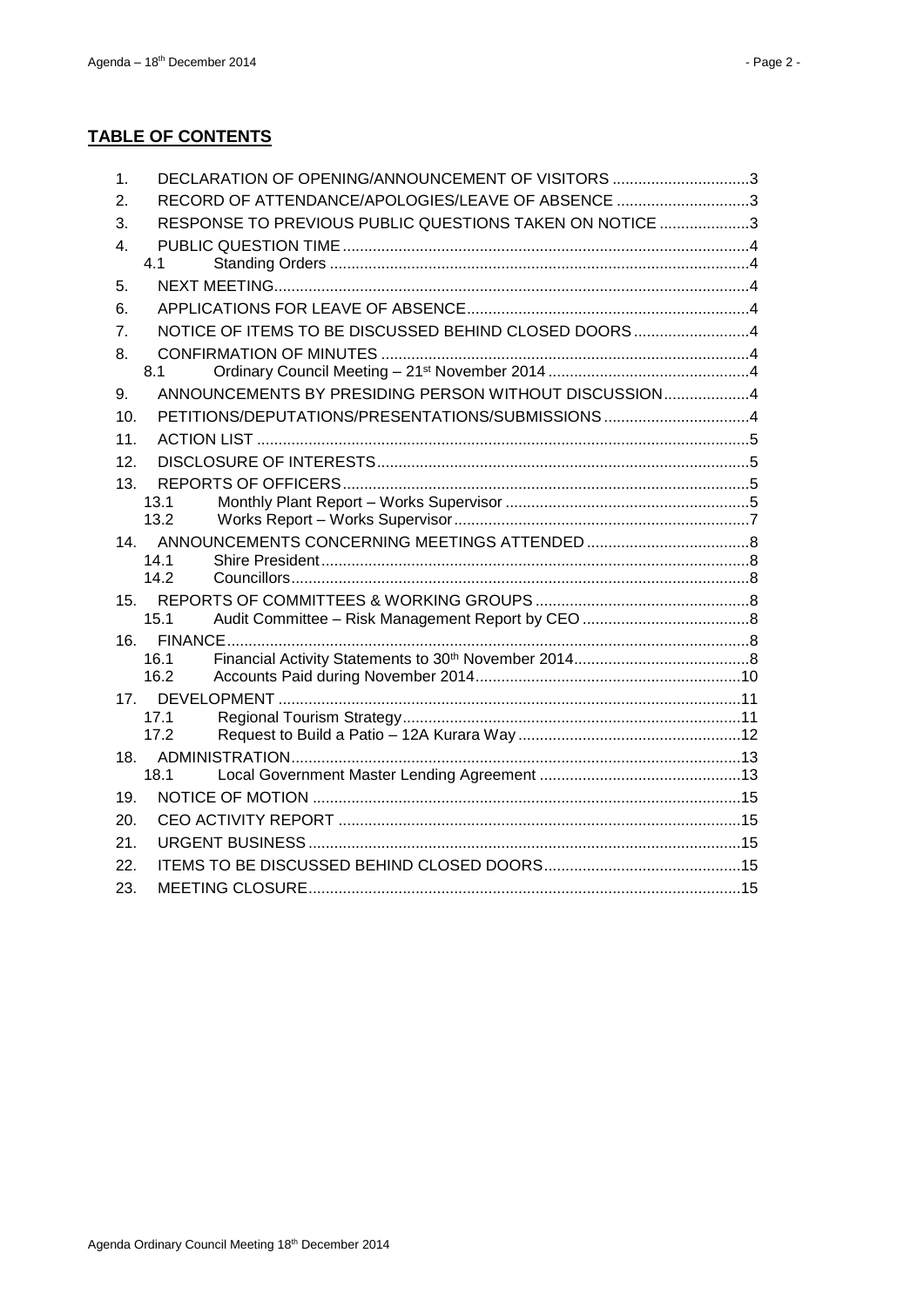# <span id="page-2-0"></span>**1. DECLARATION OF OPENING/ANNOUNCEMENT OF VISITORS**

## <span id="page-2-1"></span>**2. RECORD OF ATTENDANCE/APOLOGIES/LEAVE OF ABSENCE**

# <span id="page-2-2"></span>**3. RESPONSE TO PREVIOUS PUBLIC QUESTIONS TAKEN ON NOTICE**

*Response to Mrs Bridget Seaman to her question taken on notice at the November meeting:*

Shire of Murchison



"The Shire with no Town"

Carnarvon-Mullewa Road, Murchison, W.A. Postal Address: PO Box 61, MULLEWA WA 6630 Tel (08) 9963 7999 Fax (08) 9963 7966 Website: [www.murchison.wa.gov.au](http://www.murchison.wa.gov.au/)

10th December 2014

Mrs Bridget Seaman Murgoo Station Yalgoo WA 6535

Dear Bridget

## **Questions – Public Question Time – November Ordinary Council Meeting**

Thank you for taking the time to come the meeting in November and ask some questions of council. Three of the questions were answered on the day but one was taken on notice.

Q4 – How does council feel having a handbook given to Employees and Contractors, that is signed off by employees and Contractors where instructions are given in the name of the "Shire of Murchison council"; when this document has not been passed by council, and this document also contains policies that have not been passed by council?

I have been unable to find that this document was ever taken to council and agree that it is not tailored specifically to the Shire of Murchison's organisational structure – having been a generic document developed to assist shires that did not have any OSH policies in place. The best thing we can do is to correct this situation by developing and adopting policies and procedures relevant to the shire of Murchison.

At the Murchison Executive Meeting on the 24<sup>th</sup> November we had a discussion with representatives from LGIS (Local Government Insurance Services) and Katherine Kempin - Senior OSH Consultant LGIS Workforce Risk Services - is going to assist me to develop a practical and useable policy for the shire. She has been out on site for the past couple of weeks and will be back in Perth next week so will be able to commence work on it then. Once the policies and procedures have been developed they will be presented to council for their consideration and adoption.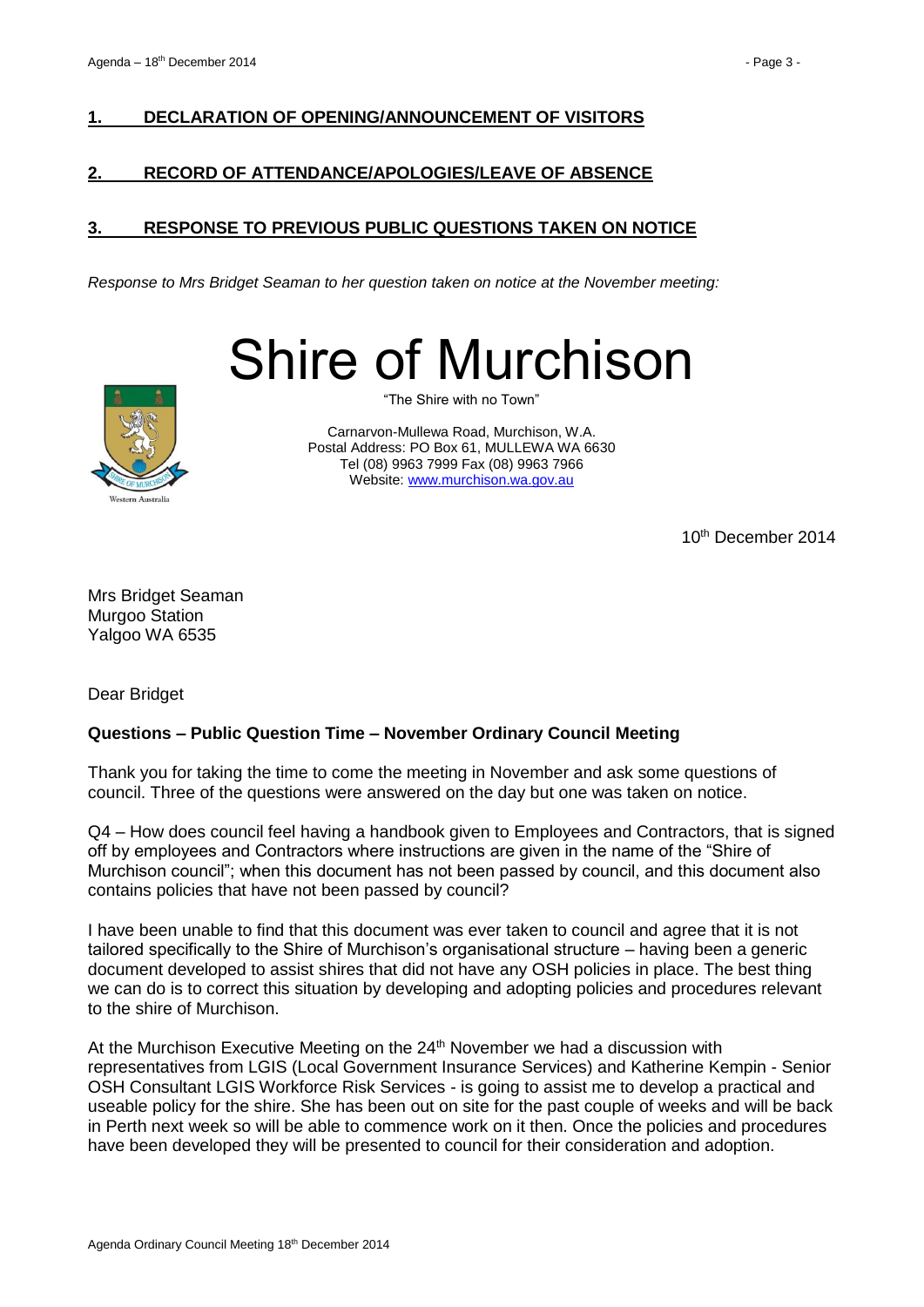Yours sincerely

fotooil.

Jennifer A Goodbourn Chief Executive Officer

## <span id="page-3-0"></span>**4. PUBLIC QUESTION TIME**

## <span id="page-3-1"></span>**4.1 Standing Orders**

| <b>Council Decision:</b><br><b>Moved: Councillor</b>                 | Seconded: Councillor |                 |  |  |  |  |  |
|----------------------------------------------------------------------|----------------------|-----------------|--|--|--|--|--|
| That the following Local Law-Standing Orders 2001 be stood down:     |                      |                 |  |  |  |  |  |
| 8.2 Limitation on the number of speeches<br>8.3 Duration of speeches |                      |                 |  |  |  |  |  |
| <b>Carried/Lost</b>                                                  | For:                 | <b>Against:</b> |  |  |  |  |  |
|                                                                      |                      |                 |  |  |  |  |  |

## <span id="page-3-2"></span>**5. NEXT MEETING**

The next meeting is scheduled for Friday 20th February 2015.

### <span id="page-3-3"></span>**6. APPLICATIONS FOR LEAVE OF ABSENCE**

## <span id="page-3-4"></span>**7. NOTICE OF ITEMS TO BE DISCUSSED BEHIND CLOSED DOORS**

### <span id="page-3-5"></span>**8. CONFIRMATION OF MINUTES**

### <span id="page-3-6"></span>**8.1 Ordinary Council Meeting – 21st November 2014**

#### **Background:**

Minutes of the Ordinary Meeting of Council have previously been circulated to all Councillors.

#### **Recommendation:**

That the minutes of the Ordinary Council meeting held on 21st November 2014 be confirmed as an accurate record of proceedings

#### **Voting Requirements:**

Simple majority

| <b>Carried/Lost</b>                                  | For:                 | <b>Against:</b> |  |
|------------------------------------------------------|----------------------|-----------------|--|
| <b>Council Decision:</b><br><b>Moved: Councillor</b> | Seconded: Councillor |                 |  |

# <span id="page-3-7"></span>**9. ANNOUNCEMENTS BY PRESIDING PERSON WITHOUT DISCUSSION**

## <span id="page-3-8"></span>**10. PETITIONS/DEPUTATIONS/PRESENTATIONS/SUBMISSIONS**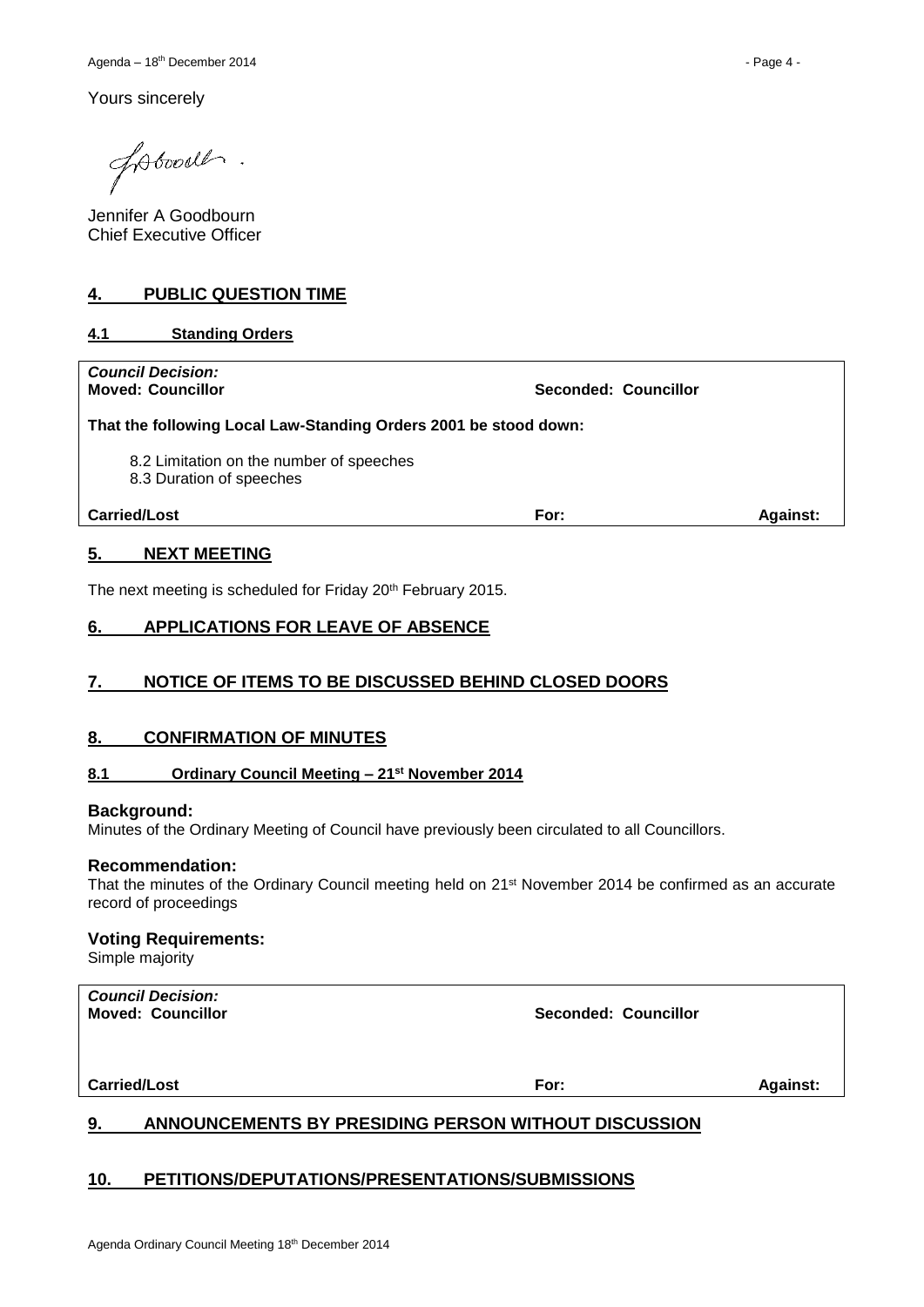# <span id="page-4-0"></span>**11. ACTION LIST**

| <b>No</b> | <b>Item</b>                                                         | <b>Action</b>                                                                                                                                                                                                                       | <b>Status</b>                                                         |
|-----------|---------------------------------------------------------------------|-------------------------------------------------------------------------------------------------------------------------------------------------------------------------------------------------------------------------------------|-----------------------------------------------------------------------|
| 1.        | <b>Establishment of Working</b><br>Group for Accident<br>Prevention | Inaugural meeting held on 24th September. Group<br>established                                                                                                                                                                      | Ongoing                                                               |
| 2.        | <b>Community Project Officer</b>                                    | Inaugural meeting held on 24 <sup>th</sup> September. Group<br>established                                                                                                                                                          | Ongoing                                                               |
| 3.        | <b>New Staff House</b>                                              | Concrete works for verandah and carport<br>completed. Blinds fitted. Flooring completed.<br>Quotes for fencing being called.                                                                                                        | Progressing                                                           |
| 4.        | <b>ULP Tank at Roadhouse</b>                                        | Petro Industrial on site 5 <sup>th</sup> November, Works<br>completed. Fencing being installed around new<br>tanks as per specifications.                                                                                           | Completed                                                             |
| 5.        | Lawn Bowls                                                          | Evergreen have been advised of their successful<br>tender and are formalising project.<br>Advised they will be on site 15th March 2015.<br>Unable to do any earlier - will give time for us to<br>prepare site                      | Progressing                                                           |
| 6.        | Laundry &<br><b>Accommodation Units</b>                             | Fleetwood contacted and design amended to<br>reflect better bathroom layout.<br>Awaiting confirmation of timeline so we can<br>ensure site preparation, plumbing & power works<br>to suit. Drawings and site plans being finalised. | Progressing                                                           |
| 8.        | Power supply issues                                                 | EMC attended site and carried out remedial works<br>on the 29 <sup>th</sup> & 30 <sup>th</sup> November. Also replaced down<br>lights at CEO's house.                                                                               | Awaiting full report<br>back and wiring<br>diagram for<br>settlement. |

## **Recommendation:**

That the Action List be accepted.

# **Voting Requirements:**

Simple majority

| <b>Council Decision:</b><br><b>Moved: Councillor</b> | <b>Seconded: Councillor</b> |                 |  |
|------------------------------------------------------|-----------------------------|-----------------|--|
| <b>Carried/Lost</b>                                  | For:                        | <b>Against:</b> |  |

# <span id="page-4-1"></span>**12. DISCLOSURE OF INTERESTS**

# <span id="page-4-2"></span>**13. REPORTS OF OFFICERS**

# <span id="page-4-3"></span>**13.1 Monthly Plant Report – Works Supervisor**

| <b>November 2014</b> |      |             | <b>Hours</b>                        |         |                        |              | <b>YTD</b> |          |             |
|----------------------|------|-------------|-------------------------------------|---------|------------------------|--------------|------------|----------|-------------|
|                      |      |             | Total<br><b>Start</b><br><b>End</b> |         | <b>Operating Costs</b> |              |            |          |             |
| <b>Plant Item</b>    | Year | <b>Rego</b> | 1 July '14                          | Hrs/kms | Hrs/km                 | <b>Month</b> | <b>YTD</b> | Plant    | <b>Fuel</b> |
| Cat Grader 12H P.02  | 2005 | MU 141      | 11288                               | 11904   | 12076                  | 172          | 788        | 8900.90  | 14803.44    |
| Cat Grader 12M P.03  | 2008 | MU 51       | 7398                                | 8028    | 8052                   | 24           | 654        | 20444.52 | 15308.34    |
| Volvo Loader P.27    | 2006 | MU 65       | 6386                                | 6710    | 6803                   | 93           | 417        | 11535.89 | 81110.00    |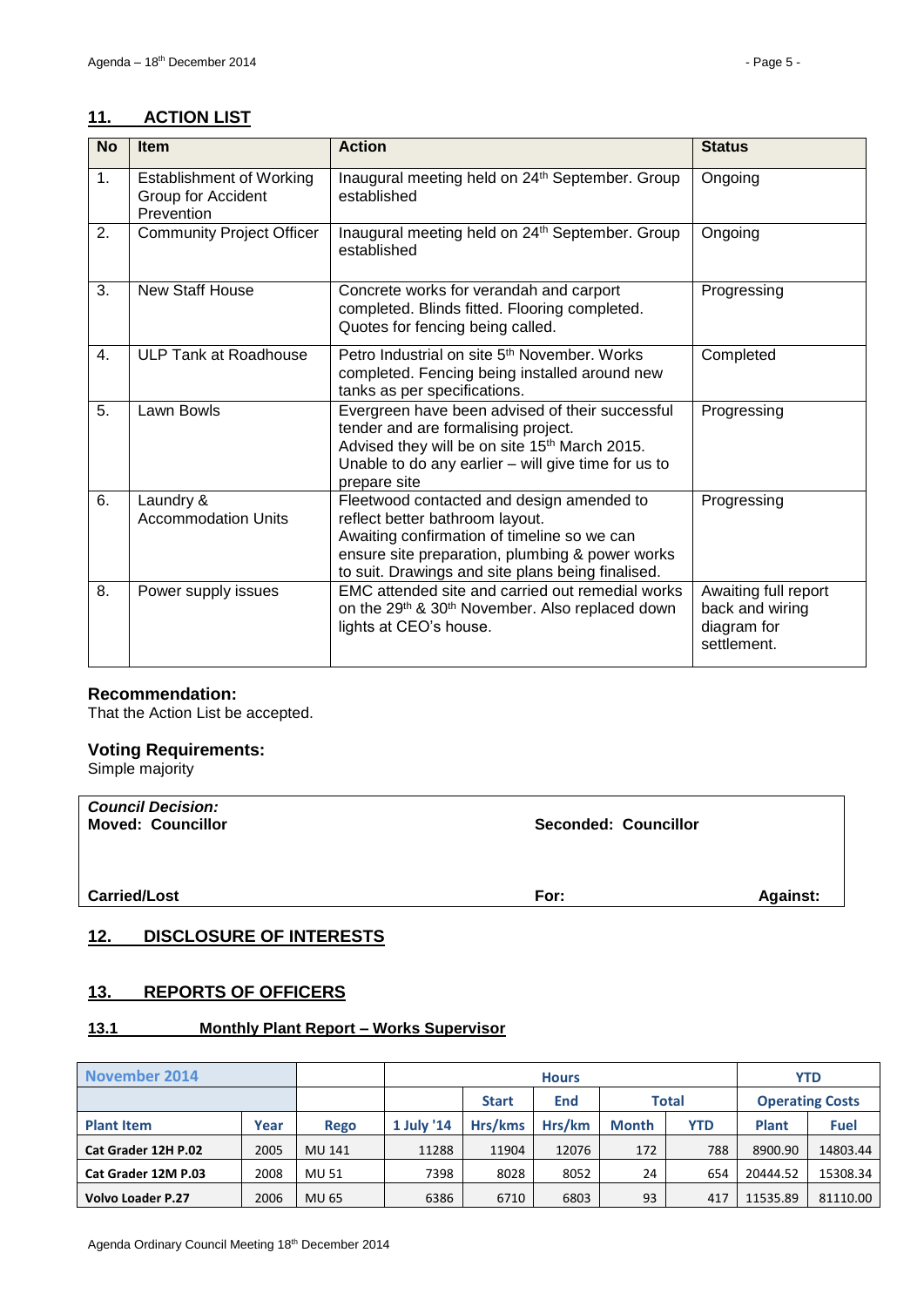| Komatsu Dozer P.11              | 1997 |                 | 0           | 0            | 13           | 13           | 13           | 1848.60  | 0.00           |
|---------------------------------|------|-----------------|-------------|--------------|--------------|--------------|--------------|----------|----------------|
| <b>Bomag Padfoot P.68</b>       | 2013 | 1EIG124         | 345         | 535          | 564          | 29           | 219          | 2107.70  | 4786.85        |
| JD Grader P.01                  | 2011 | MU 121          | 4650        | 5270         | 5392         | 122          | 742          | 8686.95  | 18771.59       |
| <b>Bomag Roller P.43</b>        | 2012 | 1DVH736         | 1757        | 2147         | 2239         | 92           | 482          | 6160.35  | 6087.02        |
| Cat 938G Loader P.41            | 2004 | MU 193          | 4389        | 4550         | 5484         | 934          | 1095         | 2221.33  | 3462.74        |
| Kenworth P/Mover P.61           | 2004 | <b>MU 000</b>   | 31510       | 35775        | 38563        | 2788         | 7053         | 4662.83  | 11016.63       |
| Iveco P/Mover P.09              | 2003 | 1AGW988         | 283980      | 288743       | 294326       | 5583         | 10346        | 6113.35  | 11834.13       |
| Nissan UD P.07                  | 2009 | 000 MU          | 167522      | 172236       | 175616       | 3380         | 8094         | 3311.25  | 7520.79        |
| <b>Iveco Tipper Conv P.10</b>   | 2004 | <b>MU00</b>     | 168987      | 172230       | 172523       | 293          | 3536         | 14286.59 | 7855.36        |
| Generator 1-110kva              | 2011 |                 | 13642       | 14087        | 14779        | 692          | 1137         | 35496.35 | 48936.43       |
| Generator 2-110kva              | 2011 |                 | 9340        | 11821        | 11898        | 77           | 2558         |          |                |
| <b>Maintenance Gen P.33</b>     |      |                 | 3460        | 4558         | 4639         | 81           | 1179         | 998.32   | 2981.97        |
| <b>Construction Gen P.32</b>    |      |                 | 17605       | 20358        | 20518        | 160          | 2913         | 478.49   | 6338.20        |
| Kubota 6kva Gen P.66            | 2012 |                 | 4567        | 4981         | 5351         | 370          | 784          | 3080.31  | 6575.82        |
| Mitsubishi Canter P.06          | 2010 | 01 MU           | 111110      | 123133       | 124658       | 1525         | 13548        | 9138.10  | 3103.14        |
| <b>Isuzu Construction P.64</b>  | 2013 | <b>MU 140</b>   | 30477       | 42824        | 49120        | 6296         | 18643        | 1190.13  | 6270.81        |
| <b>Toyota Prado P.55</b>        | 2012 | MU <sub>0</sub> | 22827       | 28767        | 33531        | 4764         | 10704        | 1100.39  | 752.37         |
| <b>RAV4 P.63</b>                | 2013 | MU 1011         | 19904       | 24591        | 26259        | 1668         | 6355         | 631.85   | 572.08         |
| Great Wall P.57                 | 2012 | MU 167          | 26939       | 35269        | 35777        | 508          | 8838         | 374.73   | 1333.88        |
| <b>Isuzu Dmax P.28</b>          | 2009 | <b>MU 300</b>   | 174896      | 180474       | 181,812      | 1338         | 6916         | 2603.52  | 1299.63        |
| Toyota Hilux P.40               | 2011 | MU 1018         | 134119      | 148780       | 150,522      | 1742         | 16403        | 2593.49  | 2317.57        |
| Isuzu T/Top P.54                | 2005 | MU 1002         | 140946      | 148150       | 150,342      | 2192         | 9396         | 705.98   | 2103.24        |
| <b>Mercedes PTV P.60</b>        | 2004 | MU 1009         | 98834       | 99755        | 99839        | 84           | 1005         | 0.00     | 181.02         |
| Side Tipper P.18                | 2001 | MU2010          | 45770       | 51825        | 53376        | 1551         | 7606         | 684.30   | n/a            |
| Side Tipper P.17                | 2001 | MU 662          | 79971       | 84075        | new<br>clock | 1            | 1            | 1391.30  | n/a            |
| Roadwest S/Tipper P.67          | 2013 | 1T0Q427         | 14745       | 20325        | 21890        | 1565         | 2625         | 554.87   | n/a            |
| Tri-Axle L/L Float P.13         | 2008 | MU 663          | 13502       | 25053        | 25102        | 49           | 11600        | 643.50   | n/a            |
| 45ft Flat Top P.59              | 1978 | 1THH060         | 0           | $\mathbf{0}$ | 0            | $\mathbf{0}$ | $\mathbf{0}$ | 405.00   | n/a            |
| No. 2 Float P.14                | 2001 | MU 2004         | 46143       | 52053        | 55170        | 3117         | 9027         | 921.30   | n/a            |
| 30000L W/Tanker P.24            | 2005 | MU 2024         | 37646       | 40889        | 41176        | 287          | 3530         | 2286.12  | n/a            |
| Dog Fuel Trailer P.48           | 1979 | MU 2026         |             |              |              |              | n/a          | 23.87    | n/a            |
| Dog Fuel Trailer P. 49          | 1972 | MU 2005         |             |              |              |              | n/a          | 252.00   | n/a            |
| Dolly 1-Red P.05                | 2001 | MU 2003         | 30526       | 32491        | clock        | broken       | 1965         | 124.50   | n/a            |
| Dolly 2-Black P.08              | 2000 | MU 2009         | 18377       | 23814        | 25354        | 1540         | 6977         | 1534.51  | n/a            |
| New/H Ford Tractor P.04         | 2006 | <b>MU380</b>    | 1719        | 1761         | 1769         | 8            | 50           | 162.75   | 131.38         |
| Forklift P.37                   |      |                 | 12037       | 12114        | 12132        | 18           | 95           | 0.00     | 159.72         |
| Caravans                        |      |                 |             |              |              |              | n/a          | 4323.66  | n/a            |
|                                 |      |                 |             |              |              |              |              | small    | small          |
| JD Ride on Mower                |      |                 | 460.3       | 507          | 519          | 12           | 58.7         | plant    | plant<br>small |
| <b>Generator Perkins P.34</b>   |      | H/Maint         | 0           |              |              |              | no clock     | 1847.95  | plant          |
| Generator 9KVA P.65             | 2013 | Mechanic        | 1423        | 2098         | 2419         | 321          | 996          | 0.00     | 573.71         |
| <b>Heavy Maint Trailer P.62</b> |      | MU 446          |             |              | n/a          |              | n/a          | 1379.27  | n/a            |
| <b>Isuzu Fire Truck P.72</b>    | 2013 | 1EOK554         | 0           | 695          | 695          | 0            | 695          |          | 154.48         |
| <b>Toyota Fast Attack P73</b>   | 2014 | 1E0M596         | Milly Milly |              |              |              |              |          | 72.55          |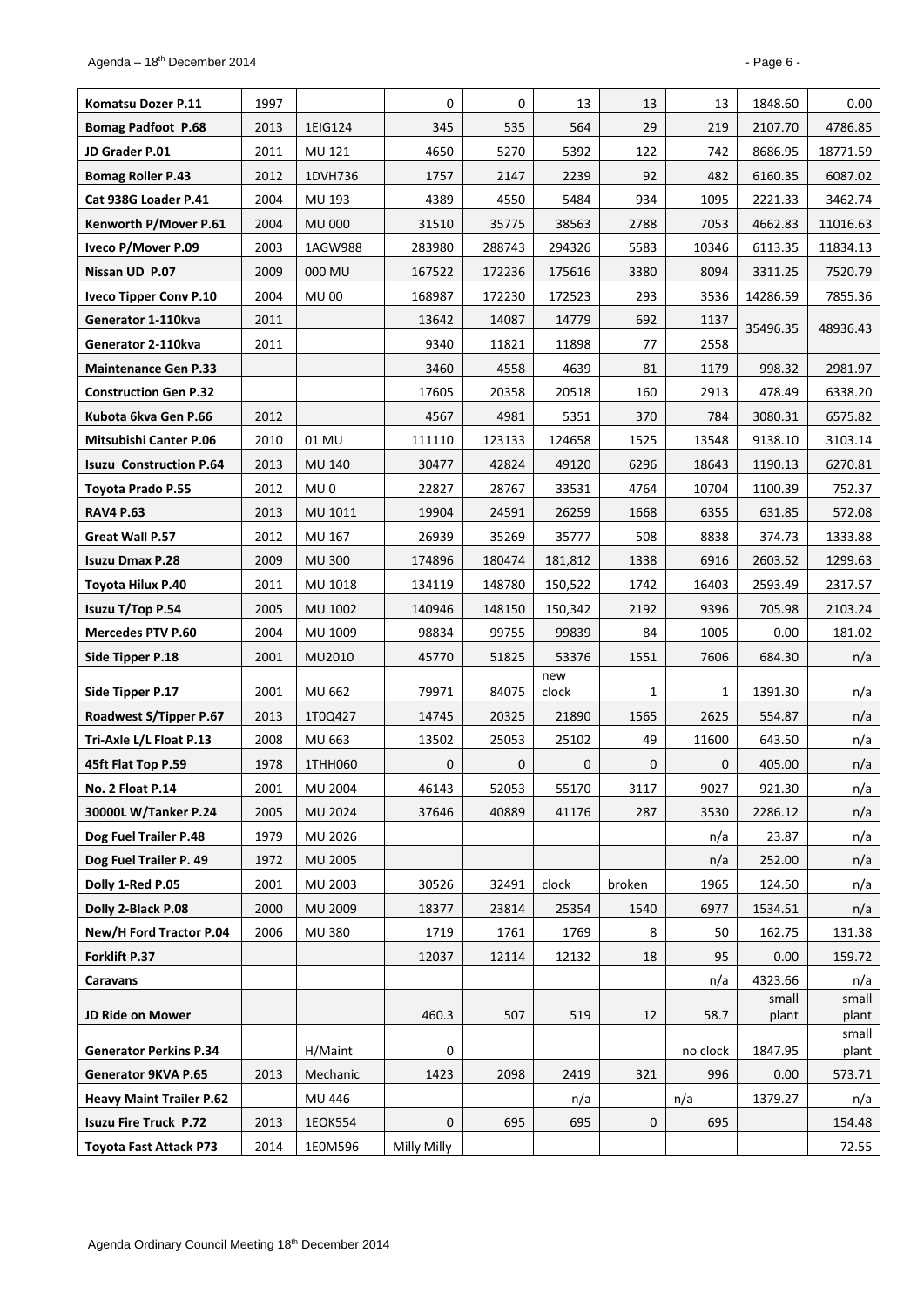### <span id="page-6-0"></span>**13.2 Works Report – Works Supervisor**

#### **Construction Crew**

The construction crew have completed the lifting up and gravel sheeting where water lays on the Carnarvon Mullewa road just north of Mt Narryer and also gravel sheeted the bad stony corner 700m south. In the final stages of these works the John Deere grader was over-heating and Neil from the maintenance crew filled in with his grader to complete.

The next works program was to be the 12km south of Mt Narryer - pulling in material from both sides of the road and gravel sheeting. With the construction grader breaking down this program was put on hold. Crew moved plant and vans into the settlement and then worked on setting up water supply equipment for works on the final shaving of the 4km section on the Carnarvon/Mullewa road and the 3 x 1km sections on Beringarra/Pindar road. These works have now been completed, roads sealed and guide post replaced. Crew then went on to working on the bitumen section repairing pot holes on the Carnarvon/Mullewa road and also repairing damaged wings on the Beringarra Pindar road and various other roads in the shire. With the completion of these repairs crew will work on cleaning all plant and equipment in readiness for the mechanic to proceed with his annual service and repairs.

Whilst in the settlement crew have erected a new fence around the fuel tanks at the roadhouse. Our Komatsu bulldozer is now back after many months in town being re-built and has been put to work rehabbing the old refuse site.

#### **Maintenance Crew**

The maintenance crew have completed a light grade from MRO back to Cottony Bills on the Beringarra Road. From there they moved their camp from Boolardy to Yuin and have proceeded with a light grade from Pindar back to Cottony Bills. A contract grader and op were called in to lend a hand to ensure these works were completed before end of year break up. Glen and Neil will proceed with a patch grade on the Boolardy Kalli Road and the Manfred road. The contractor will do the New Forrest Yallalong road and the Coolcalalaya road.

I also engaged John Mahoney and his grader to do some works in the northern end of the shire on the Beringarra Byro road (between Byro woolshed and Milly Milly) and Pindar Beringarra road (from Boolardy north boundary to Beringarra) to repair creek crossings damaged by recent thunderstorms.

#### **Flood Damage Repairs**

Flood damage repairs in the north have been completed and contractors are now having a well-earned rest before some of them return to commence works on the second flood claim in the southern end of the shire on January 12<sup>th</sup>.

### **Grid Repairs**

Several grids on the Beringarra road between Pindar and Murgoo have been damaged by a wide vehicle travelling north from Pindar. I am hoping to get these repaired/patched before the Christmas break. The actual grids are OK but the grid wings have been destroyed.

#### **Staff Leave**

Trevor Barndon  $-27$  days - returned 1<sup>st</sup> December

Trevor Hipper – 3 days

Brian – 3 days annual leave, 1 RDO

All works crew will be on leave from the 19<sup>th</sup> December with the majority returning on January 27<sup>th</sup>. Dale will be returning early and will assist Trevor Barndon in repair/maintenance of plant.

I will be back on the 5<sup>th</sup> January assisting THEM contractors with the setting up of pumps etc in readiness for flood repairs commencing on the 12<sup>th</sup>.

#### **General – Work Supervisor**

27<sup>th</sup> Nov –29<sup>th</sup> Nov. 25 hours grader - final shaving for sealing works on the Carnarvon Mullewa road.

 $29<sup>th</sup>$  Nov – road inspection due to local thunder storms in the north of the shire – 2 hrs

30<sup>th</sup> Nov – road inspection of flood damage repairs plus thunderstorm damage on the Beringarra Pindar road.

 $1<sup>st</sup>$  Dec – 4<sup>th</sup> Dec. 27 hours grader work on the Carnarvon Mullewa road for sealing works 5<sup>th</sup> Dec – 9<sup>th</sup> Dec. Overseeing sealing works on the Carnarvon Mullewa road plus the 3 dust suppression works on the Beringarra Pindar road.

### **Recommendation:**

That the Work's Supervisor's report be accepted.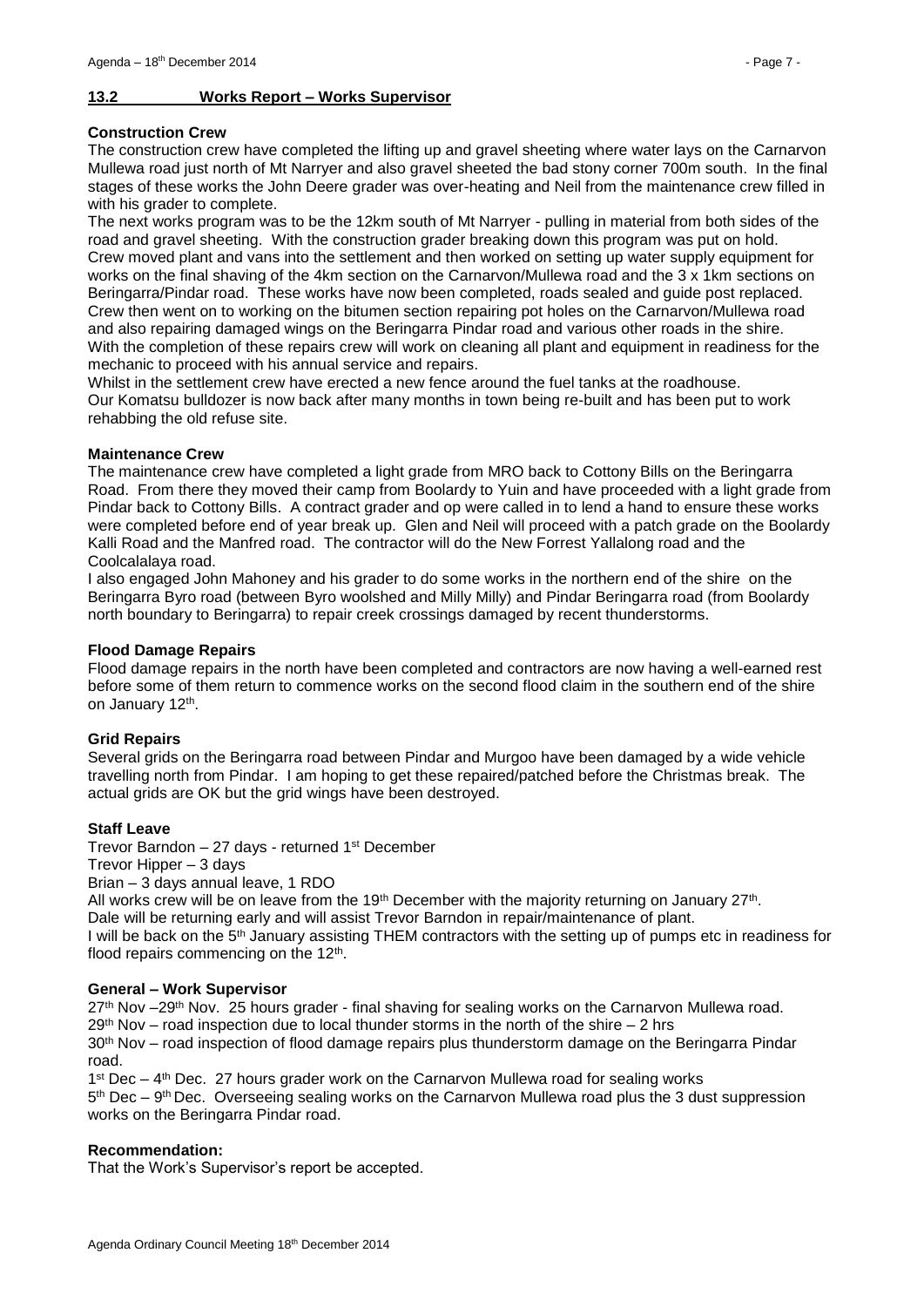#### **Voting Requirements:** Simple majority

| <b>Council Decision:</b><br><b>Moved: Councillor</b> | <b>Seconded: Councillor</b> |                 |
|------------------------------------------------------|-----------------------------|-----------------|
| <b>Carried/Lost</b>                                  | For:                        | <b>Against:</b> |

## <span id="page-7-0"></span>**14. ANNOUNCEMENTS CONCERNING MEETINGS ATTENDED**

<span id="page-7-1"></span>**14.1 Shire President**

<span id="page-7-2"></span>**14.2 Councillors**

## <span id="page-7-3"></span>**15. REPORTS OF COMMITTEES & WORKING GROUPS**

### <span id="page-7-4"></span>**15.1 Audit Committee – Risk Management Report by CEO**

The audit committee met earlier today to discuss the audit management letter and to receive a risk management report as required under regulation 17 of the Local Government (Audit) Regulations 1996. As part of that process the audit committee is to report to the council the results of that review and give a copy of the CEO's report to council.

*Their recommendation will be included here to allow council to receive the report and accept the copy of the CEO's report as an item in this meeting.*

| <b>Carried/Lost</b>                                  | For:                        | <b>Against:</b> |
|------------------------------------------------------|-----------------------------|-----------------|
| $\mathbf{r}$                                         |                             |                 |
| <b>Council Decision:</b><br><b>Moved: Councillor</b> | <b>Seconded: Councillor</b> |                 |

### <span id="page-7-5"></span>**16. FINANCE**

### <span id="page-7-6"></span>**16.1 Financial Activity Statements to 30 th November 2014**

| File:              | 2.2                                                             |
|--------------------|-----------------------------------------------------------------|
| Author:            | Candice Smith – Senior Finance Officer                          |
| Interest Declared: | No interest to disclose                                         |
| Date:              | 12 <sup>th</sup> December 2014                                  |
| Attachments:       | Financial Activity Statements for 1 month to 30th November 2014 |
|                    | <b>Balance Sheet</b>                                            |
|                    | Income Statement by Program Summary                             |
|                    | Income Statement by Nature & Type                               |
|                    | Income Statement by Program Detailed                            |

### **Matter for Consideration:**

Council to consider adopting the Monthly Financial Statements for October 2014.

### **Background:**

The Local Government (Financial Management) Regulations 1996. Regulation 34 requires that local government report on a monthly basis and prescribes what is required to be reported.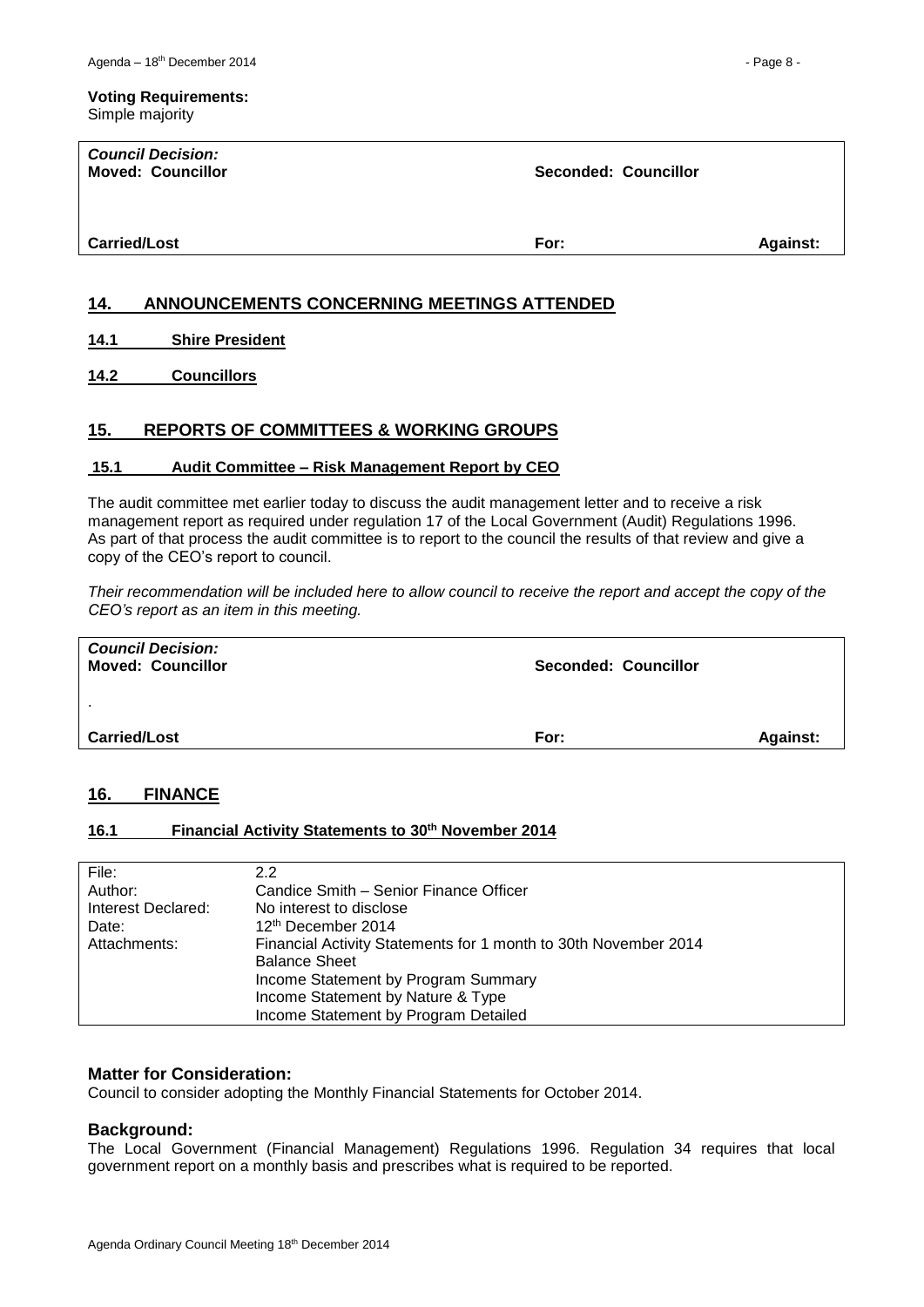#### **Comment:**

The Current Position at 30 November 2014 is a deficit of (\$536.00)

| Add Operating Revenues down              | (2,923,362) |
|------------------------------------------|-------------|
| Add Operating Expenditure down           | 2,156,361   |
| Less Funding Balance Adjustment          | (50, 748)   |
| Less Capital Revenue down                | 253,500     |
| Add Capital Expenditure down             | 608,502     |
| Less Rate Revenue down                   | 5,558       |
| <b>Opening Funding Surplus (Deficit)</b> | (50, 347)   |
|                                          |             |

In accordance with Council Policy 5.2.1, authorising the CEO to invest funds surplus to immediate operating needs and Regulation 19c of the Local Government (Financial Management) Regulations, 2 Term Deposits matured in November and have been renewed for another 3 months. This interest rate for the Beringarra-Cue Road has been amended to reflect the correct rate:

| Beringarra- Cue Road Reserve TD | \$3,531,406.03 @ 3.49% Maturity 27/12/2014 |
|---------------------------------|--------------------------------------------|
| Crosslands MCF Term Deposit     | \$ 300,000.00 @ 3.40% Maturity 27/02/2015  |
| Ballinyoo Bridge                | \$3,500,000.00 @ 3.40% Maturity 27/02/2015 |

### **Statutory Environment:**

Local Government Act 1995

Section 6.4–Specifies that a local government is to prepare "such other financial reports" as is prescribed.

Local Government (Financial Management) Regulations 1996 Regulation 34 states:

> (1) A local government is to prepare each month a statement of financial activity reporting on the sources and applications of funds, as set out in the annual budget under regulation 22(1)(d) for that month in the following detail:

(a) Annual budget estimates, taking into account any expenditure incurred for an additional purpose under section 6.8(1)(b) or (c);

(b) Budget estimates to the end of month to which the statement relates;

(c) Actual amounts of expenditure, revenue and income to the end of the month to which the statement relates;

(d) Material variances between the comparable amounts referred to in paragraphs (b) and

(e) The net current assets at the end of the month to which the statement relates.

**Strategic Implications:** Nil.

#### **Policy Implications:**

Nil.

#### **Budget/Financial Implications:**

Reports showing year to date financial performance allow monitoring of actual expenditure, revenue and overall results against budget targets.

### **Sustainability Implications:**

- **Environmental:**
	- There are no known significant environmental considerations
- **Economic:**
	- There are no known significant economic considerations
- **Social:**

There are no known significant considerations

**Consultation:** UHY Haines Norton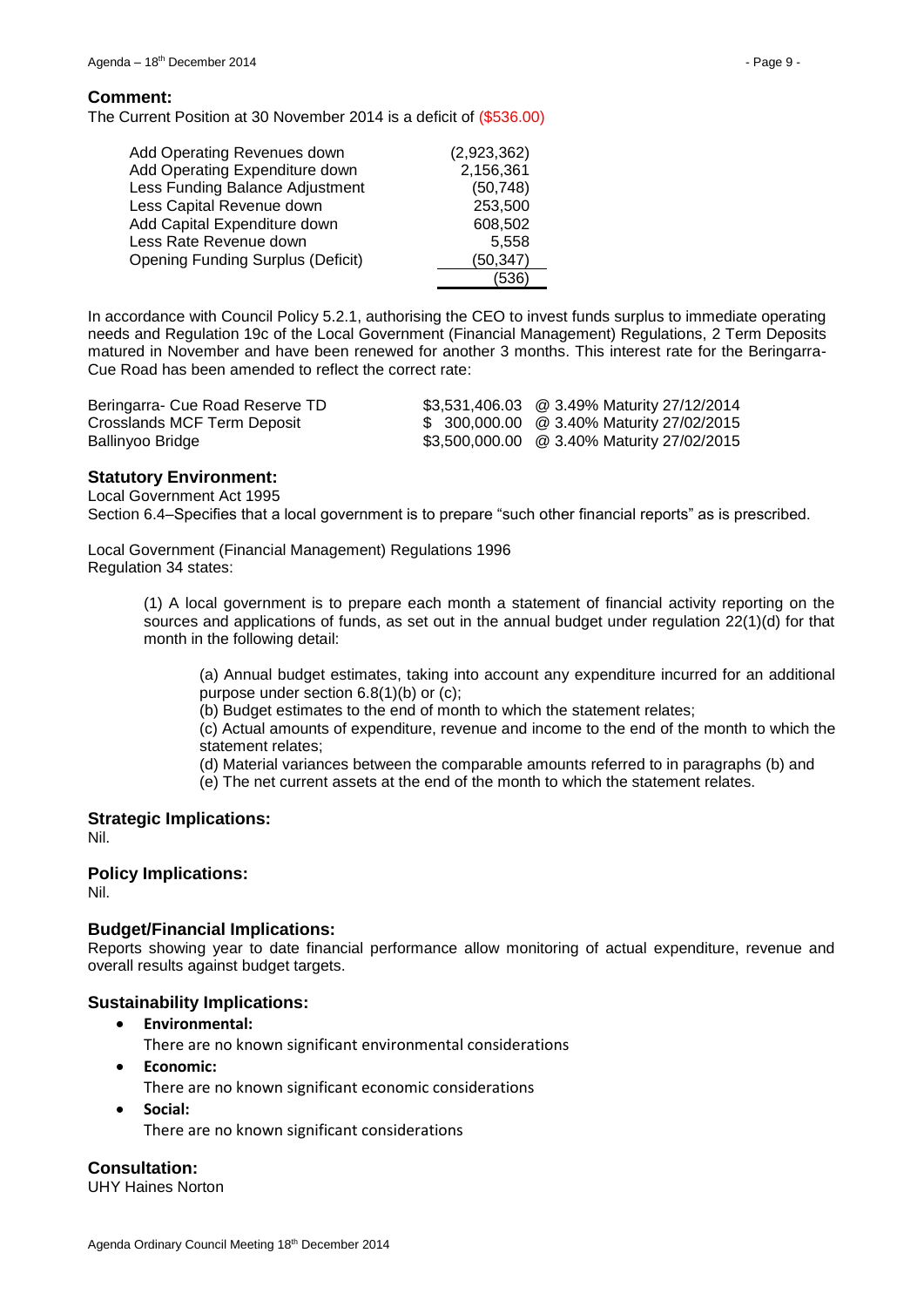That Council adopt the financial statements for the period ending 30th November 2014 as attached.

### **Voting Requirements:**

Simple majority.

| <b>Council Decision:</b><br><b>Moved: Councillor</b>           | <b>Seconded: Councillor</b> |                 |
|----------------------------------------------------------------|-----------------------------|-----------------|
| <b>Carried/Lost</b>                                            | For:                        | <b>Against:</b> |
| $\lambda$ $\sim$ $\sim$<br>Associate Deld during Neuember 0044 |                             |                 |

## <span id="page-9-0"></span>**16.2 Accounts Paid during November 2014**

| File:              |                                        |
|--------------------|----------------------------------------|
| Author:            | Candice Smith – Senior Finance Officer |
| Interest Declared: | No interest to disclose                |
| Date:              | 12 <sup>th</sup> December 2014         |
| Attachments:       | EFT & Cheque Details for November 2014 |

## **Matter for Consideration:**

Authorisation of accounts paid during the month of November 2014.

### **Background:**

Accounts paid are required to be submitted each month.

### **Statutory Environment:**

Local Government (Financial Management) Regulations 1996 Reg 13(1)–Requires that where the Chief Executive Officer has delegated power to make payments from the Municipal or Trust funds a list of accounts paid is to be prepared each month.

### **Comment:**

Payments made during the month of November as per attached schedule

### **Strategic Implications:**

None

### **Policy Implications:**

None

### **Budget/Financial Implications:**

Payment from the Municipal and Trust Bank Accounts.

### **Sustainability Implications:**

- **Environmental:**
	- There are no known significant environmental considerations
- **Economic:**

There are no known significant economic considerations

**Social:**

There are no known significant considerations

## **Consultation:**

Haines Norton

### **Recommendation:**

That the accounts as per the attached Schedule presented to this meeting totalling \$1,874,723.76 which includes \$759,909.50 of intra account transfers, be passed for payment/endorsed by Council.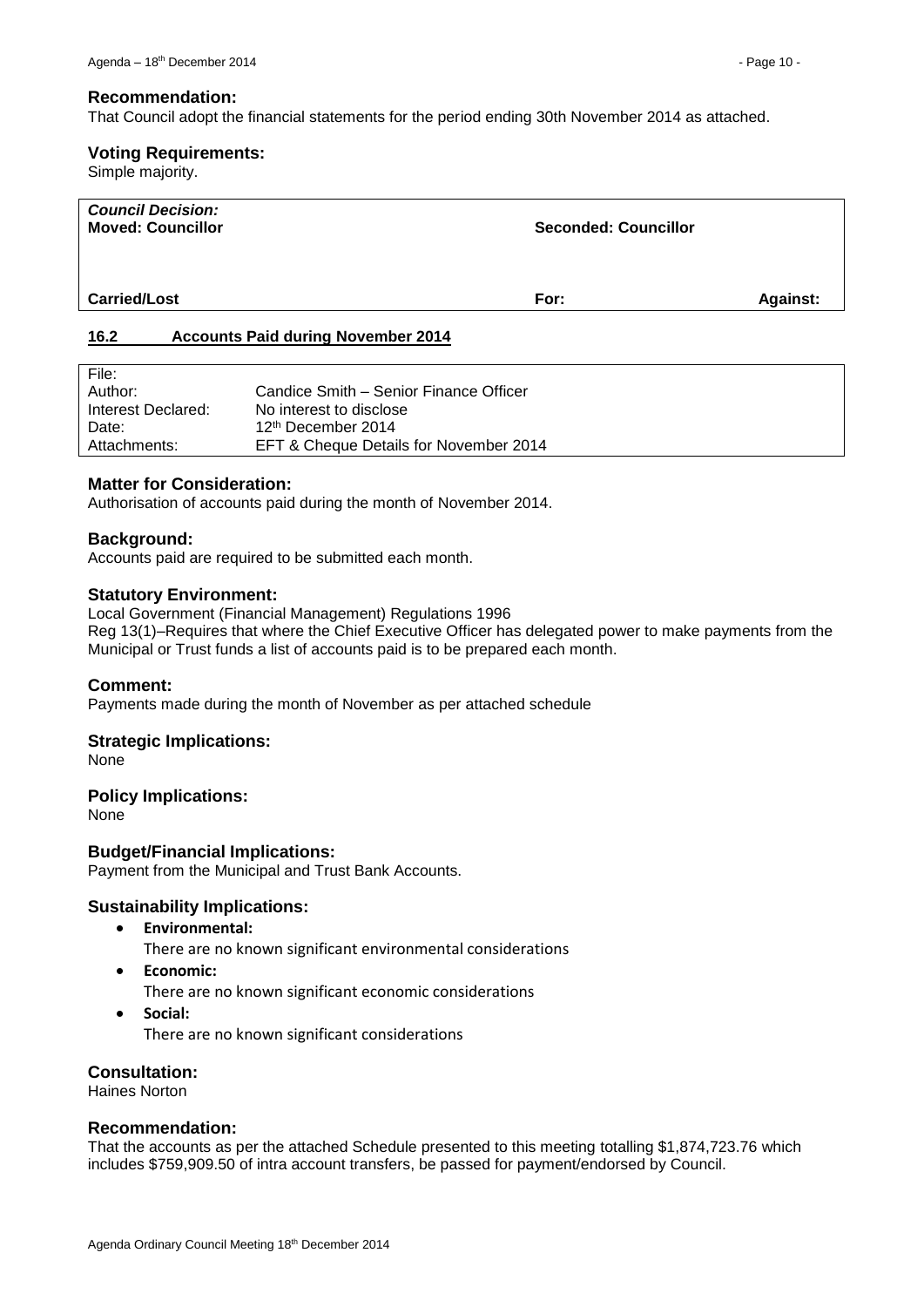#### **Voting Requirements:**

Simple majority

| <b>Council Decision:</b><br><b>Moved: Councillor</b> | Seconded: Councillor |                 |
|------------------------------------------------------|----------------------|-----------------|
| <b>Carried/Lost</b>                                  | For:                 | <b>Against:</b> |

## <span id="page-10-0"></span>**17. DEVELOPMENT**

### <span id="page-10-1"></span>**17.1 Regional Tourism Strategy**

| File:              | 13.10                                       |
|--------------------|---------------------------------------------|
| Author:            | Jenny Goodbourn- Chief Executive Officer    |
| Interest Declared: | No interest to disclose                     |
| Date:              | 18 <sup>th</sup> December 2014              |
| Attachments:       | Shire of Murchison Tourism Development Plan |
|                    | Murchison MOU                               |
|                    |                                             |

### **Matter for Consideration:**

To adopt the Upper Gascoyne Murchison Regional Tourism Plan.

#### **Background:**

In 2013 the Mid West Development Commission and Regional Development Australia in collaboration with the eighteen Shires across the Mid West commissioned a tourism development strategy for the Mid West. The Upper Gascoyne Murchison sub-region further required a collaborative approach to regional tourism development whilst also identifying actions to improve each Shire's tourism offering, capacity and appeal. Through desktop study, consultation, fieldwork and analysis a series of action plans were developed at a regional and shire level for the Upper Gascoyne Murchison (UGM). The UGM is a vast area of over 423,000km<sup>2</sup> and is host to a significant mining-pastoral sector. Tourism has been prevalent in the region for decades, however, the potential value of tourism as a 'supplementary' economic driver for the region has only recently been acknowledged. Similarly, the eight shires in the UGM have traditionally operated 'shirecentric' approaches to tourism, often competing with neighbouring shires, and tourism has evolved with a focus on local towns. To grow tourism visitation, stay and expenditure across the UGM it is necessary to address the gaps in capacity, service standards and marketing. This action plan outlines a series of initiatives to be implemented by the eight Shires overseen by the 'Murchison Executive Group' (MEG), coordinated at Shire level by staff and executives, with potential assistance of a regional tourism subcommittee and sub-contracted services where necessary. The action plans adopt a five year time frame (2015 to 2019).

### **Comment:**

The UGM is a vital tool in the tourism armoury; it is about coordinating a regional response to tourism development with sufficient room for individual local governments to implement their own strategies.

This strategy is underpinned by the Mid West Development Blue Print, Tourism 2020 (Australia's National Tourism Strategy), 2020 Tourism Strategy (WA Governments Tourism Strategy) and the Mid West Tourism Development Strategy.

From discussions with a variety of people it is concluded that collectively the Upper Gascoyne Murchison area has exceptional potential to develop a range of tourism products; however, individually we will struggle to have sufficient products to entice tourists away from the coastal strip. This document provides a pathway for regional co-operation, how well we work together is being examined as a future model for other Local Governments that may wish to cooperate collectively.

At the last MEG Meeting it was decided that 'Tourism' would be added to the agenda in order to maintain a strategic focus and ensure delivery of the action items contained within the strategy.

A draft MOU has been developed to cover the commitment of the eight shires involved in the collaboration and this is also presented to council for their consideration.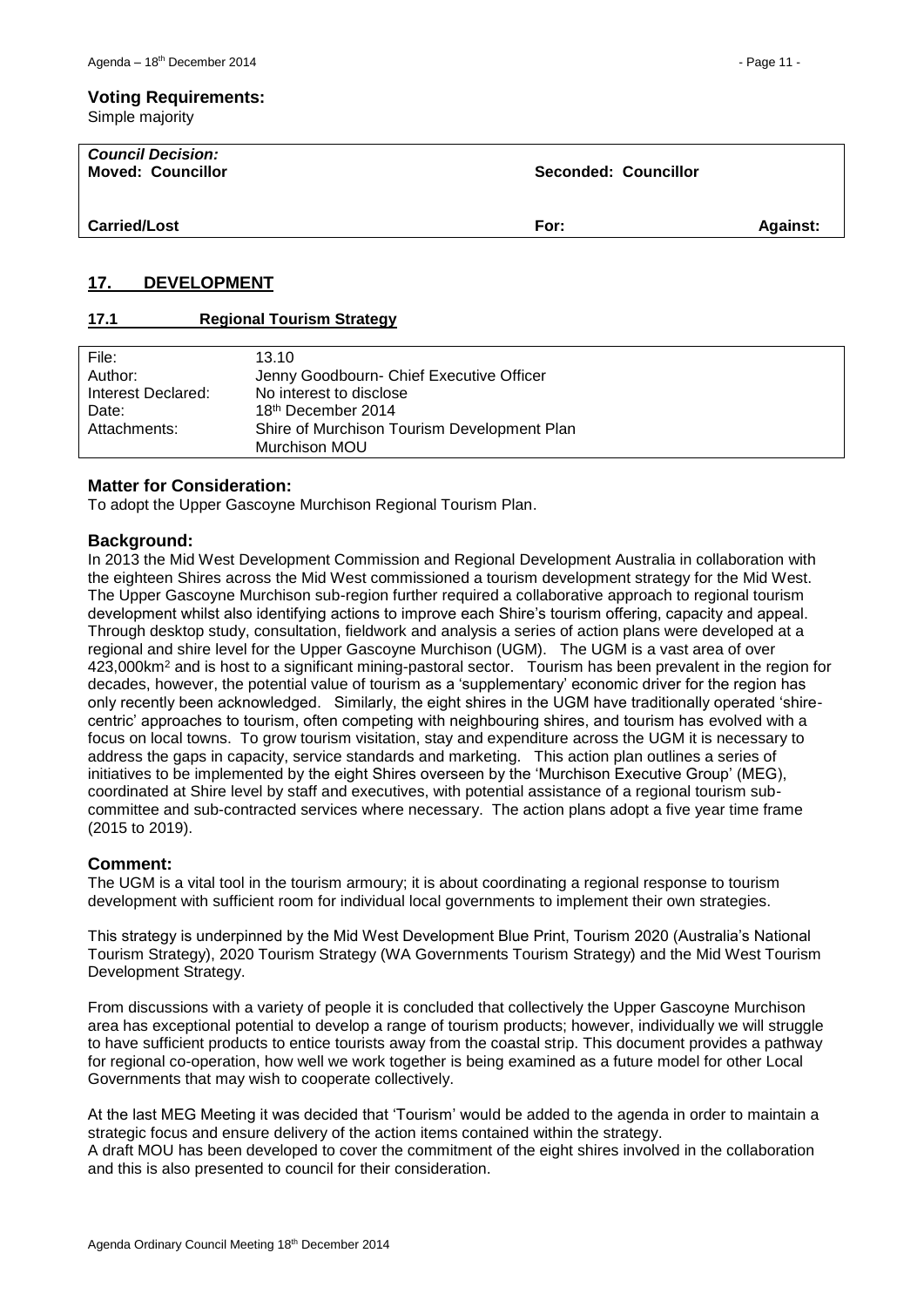# **Statutory Environment:**

Nil

### **Sustainability Implications**

- **Environmental**
	- There are no known significant environmental implications associated with this decision
- **Economic** SCP Focus Area One Economic Development **- Tourism Development**  *To promote and support a sustainable tourism industry in the Shire of Murchison*
- **Social**

There are no known significant social considerations associated with this decision

#### **Strategic Implications:** Nil

**Policy Implications:**

Nil

**Financial Implications:** Nil

### **Consultation:**

Mid West Development Commission Peter Backshall Mid West Tourism Alliance Murchison Executive Group

#### **Recommendation:**

That Council adopt the Upper Gascoyne Murchison Tourism Development Strategy 2015-2019 and authorise the CEO to sign the MOU.

### **Voting Requirements:**

Simple Majority

| <b>Council Decision:</b><br><b>Moved: Councillor</b> | <b>Seconded: Councillor</b> |                 |
|------------------------------------------------------|-----------------------------|-----------------|
| <b>Carried/Lost</b>                                  | For:                        | <b>Against:</b> |

### <span id="page-11-0"></span>**17.2 Request to Build a Patio – 12A Kurara Way**

| File:              | 9.1                                      |
|--------------------|------------------------------------------|
| Author:            | Jenny Goodbourn- Chief Executive Officer |
| Interest Declared: | No interest to disclose                  |
| Date:              | 18 <sup>th</sup> December 2014           |
| Attachments:       | Patio                                    |

#### **Matter for Consideration:**

Addition of a patio to 12B Kurara Way.

### **Background:**

The verandah at 12B Kurara Way is very small and there is not much undercover area for entertaining.

### **Comment:**

The current tenant of 12B Kurara Way, Stuart Broad, has approached the shire to ask if he can build a patio behind the existing car port. He is happy to provide the material and labour himself if the application is approved. The materials used would match in with the current house and it would be built to a good standard. A proposed plan forms an attachment to this item.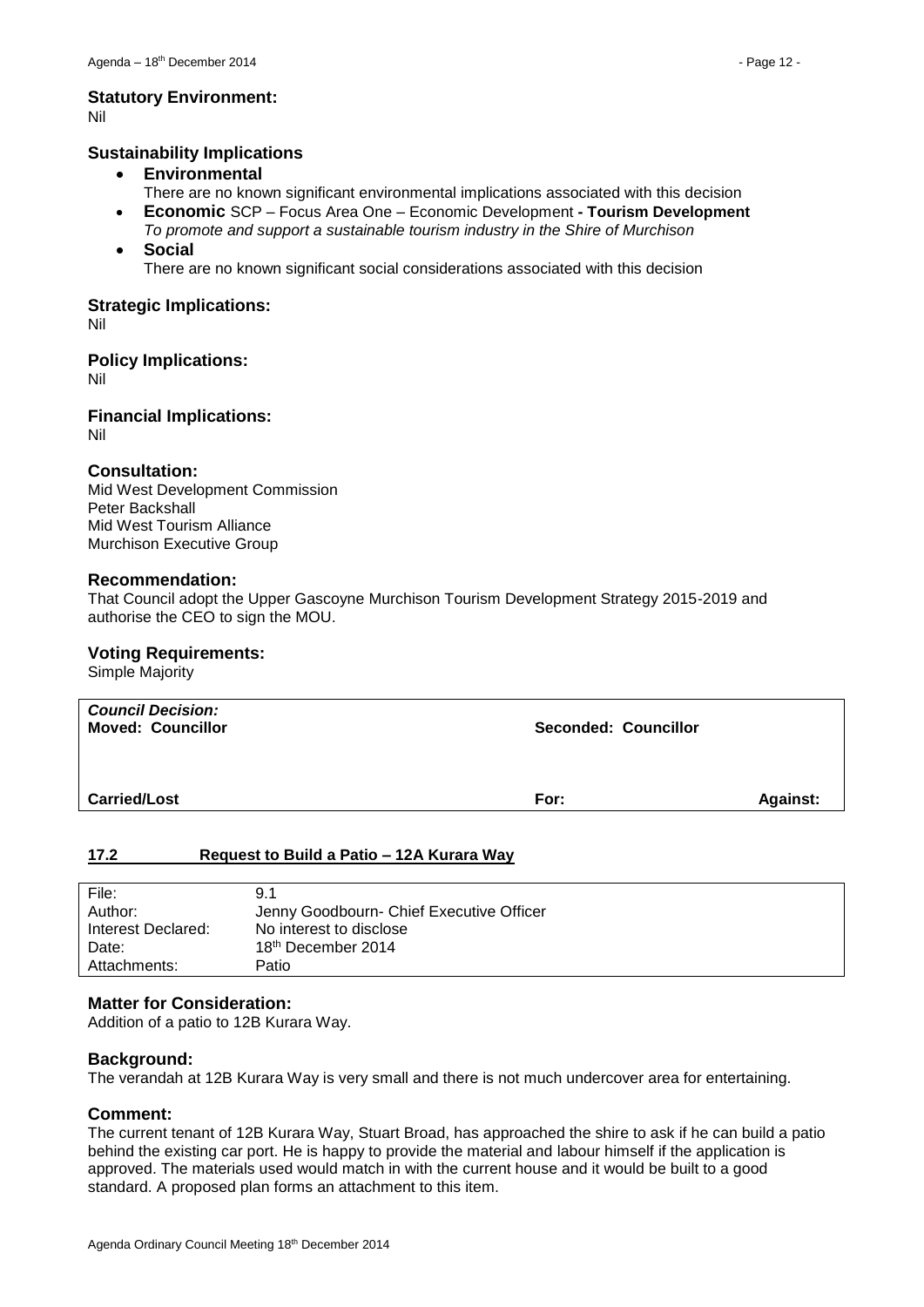In May 2013 council approved a similar request for the tenants at 12A and the resulting patio has greatly improved the entertaining area of the building and fitted into the aesthetics of the property well. This patio could be approved in the same way – subject to inspection and sign off by the CEO.

### **Statutory Environment:**

Nil

## **Sustainability Implications**

- **Environmental**
	- There are no known significant environmental implications associated with this decision
- **Economic**
	- There are no known significant economic implications associated with this decision
- **Social** There are no known significant social considerations associated with this decision

### **Strategic Implications:**

Nil.

**Policy Implications:**

Nil

**Financial Implications:** Nil

## **Consultation:**

Nil

### **Recommendation:**

That the shire approves the application for a patio to be built at 12B Kurara Way subject to satisfactory inspection and sign off by the CEO.

### **Voting Requirements:**

Simple Majority

| <b>Council Decision:</b><br><b>Moved: Councillor</b> | Seconded: Councillor |                 |
|------------------------------------------------------|----------------------|-----------------|
| <b>Carried/Lost</b>                                  | For:                 | <b>Against:</b> |

## <span id="page-12-0"></span>**18. ADMINISTRATION**

### <span id="page-12-1"></span>**18.1 Local Government Master Lending Agreement**

| File:              | 2.3                                           |
|--------------------|-----------------------------------------------|
| Author:            | Jenny Goodbourn- Chief Executive Officer      |
| Interest Declared: | No interest to disclose                       |
| Date:              | 18 <sup>th</sup> December 2014                |
| Attachments:       | Nil – Agreement will be tabled at the meeting |

### **Matter for Consideration:**

Execution of the Local Government Master Lending Agreement.

### **Background:**

The WA Treasury Corporation is implementing a Master Lending Agreement for local governments. The new LGMLA has been developed to incorporate the recently introduced Commonwealth Government's personal Property Security Act 2009 (PPSA) and to improve the efficiency of the lending processes to local governments. The LGMLA has been reviewed by the State Solicitor's Office and the Department of Local Government.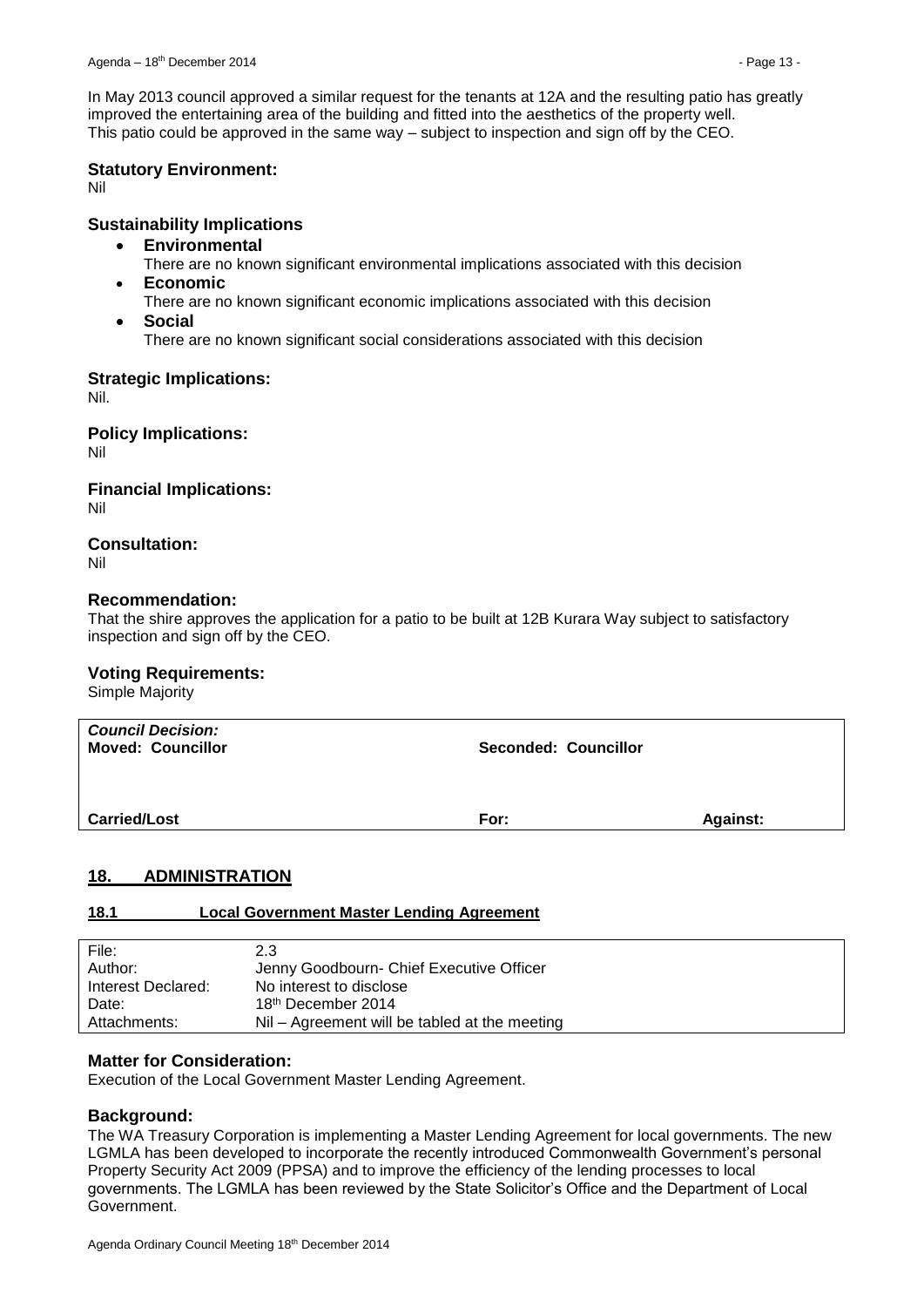### **Comment:**

The Shire of Murchison currently has no outstanding loans with WATC. However, WATC's preference is for the shire to have executed the LGMLA to reduce any possible delays should we need to approach WATC for funding in the future.

The LGMLA will incorporate all future borrowings under the one agreement therefore removing the need for individual loan agreements to be executed under seal each time loan funds are advanced by WATC.

In October a draft LGMLA was sent to the CEO and we were asked to supply wording for the sealing clause and to provide details of any charge, mortgage, pledge or lien that we had.

A final copy has now been received. For the LGMLA to be effective it needs to be executed under the Common Seal as authorised by a resolution of council.

### **Statutory Environment:**

Local Government Act 1995 s 6.20 – power to borrow; s6.21 – restrictions on borrowings.

### **Sustainability Implications**

- **Environmental**
	- There are no known significant environmental implications associated with this decision **Economic**
	- There are no known significant economic implications associated with this decision
- **Social**

There are no known significant social considerations associated with this decision

**Strategic Implications:**

Nil

**Policy Implications:** Nil

**Financial Implications:** Nil

**Consultation:**

Nil

### **Recommendation:**

The Shire of Murchison resolves:

- 1. That the Shire of Murchison enters into a Master Lending Agreement with Western Australian Treasury Corporation as per the document tabled at this meeting.
- 2. To approve the affixation of the Common Seal of the Shire of Murchison to the said Master Lending Agreement in the presence of the President and the Chief Executive Officer of the Shire of Murchison, each of whom shall sign the document to attest the affixation of the Common Seal thereto; and
- 3. That the Chief Executive Officer of the Shire of Murchison from time to time is authorised to sign schedule documents under the Master Lending Agreement and or to give instructions thereunder on behalf of the Shire of Murchison.

### **Voting Requirements:**

Simple Majority

| <b>Council Decision:</b><br><b>Moved: Councillor</b> | <b>Seconded: Councillor</b> |                 |
|------------------------------------------------------|-----------------------------|-----------------|
| <b>Carried/Lost</b>                                  | For:                        | <b>Against:</b> |